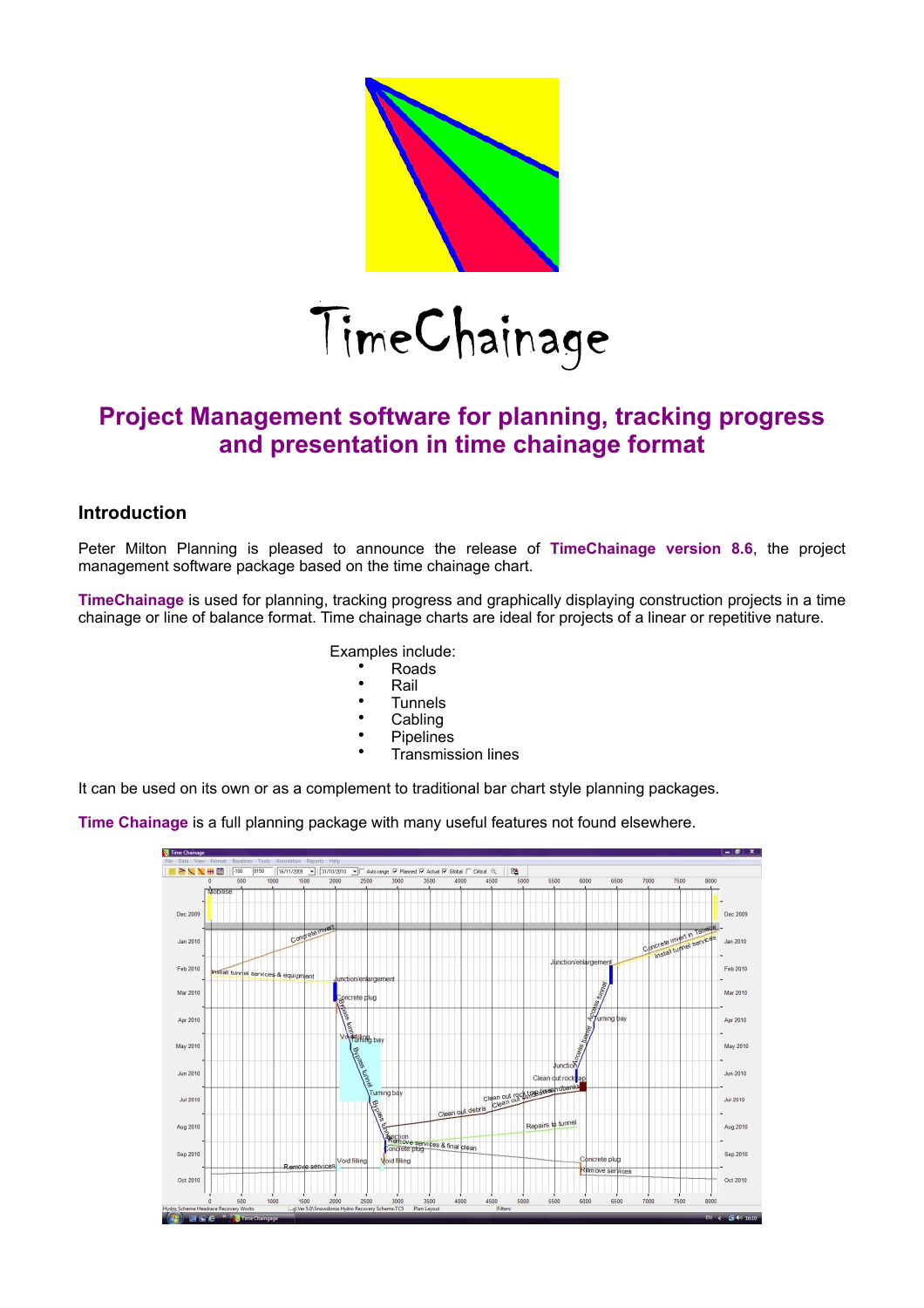## **Planning**

*Typical screen view*

Unlike bar chart style project management software, **TimeChainage** will calculate the duration of activities based on length and progress rates. The user inputs start and finish locations, progress rate, logic links and any start constraints, **TimeChainage** will then calculate start and finish dates and duration. Non-work time such as weekends and holidays are accounted for with user-defined calendars. Rapid planning and presentation of projects is thus made possible.

Activities can be grouped into a user defined Work Breakdown Structure (WBS) which provides a logical and convenient way to organise and display your project. This concept also provides flexibility so you can plan the way you want to. For example, multiple projects or sectional "plans" can be created to provide "What if" scenarios and the filtering and layout options allow many different ways of showing this information.

In addition to the WBS, you can allocate Activity Codes to planned and actual tasks to provide further options to organise and display your project. User defined colours and thicknesses can be applied to each planned activity based on its Activity Code value, you can also create filters using the Activity Code values.

With its full critical path analysis, **TimeChainage** can be used for all your planning requirements or in conjunction with bar chart applications as a complementary tool.

#### **Progress Tracking**

Time chainage charts are an excellent way to track progress. You can instantly see not only whether an activity is ahead or behind schedule and by how much, but also whether you are gaining or losing ground on the original plan. Actual progress can be plotted alongside the planned programme and actual 'rates' of production can be compared visually with planned rates. **TimeChainage** allows progress to be added in any time periods you wish, from one day upwards.

As time chainage charts are two dimensional, they show more information than a bar chart (which is really one dimensional). Relative progress rates can be easily compared, problem areas where two tasks are in the same place at the same time are easily identified and completion dates can be forecast rapidly based on actual progress to date.

**TimeChainage** keeps the full history of actual progress along with your original plan (or plans) in a single data file. Planned and actual progress information are kept independent of each other for maximum flexibility and can be exported quickly to a spreadsheet for further analysis if required.



*Example of actual progress (and forecast) compared with original plan*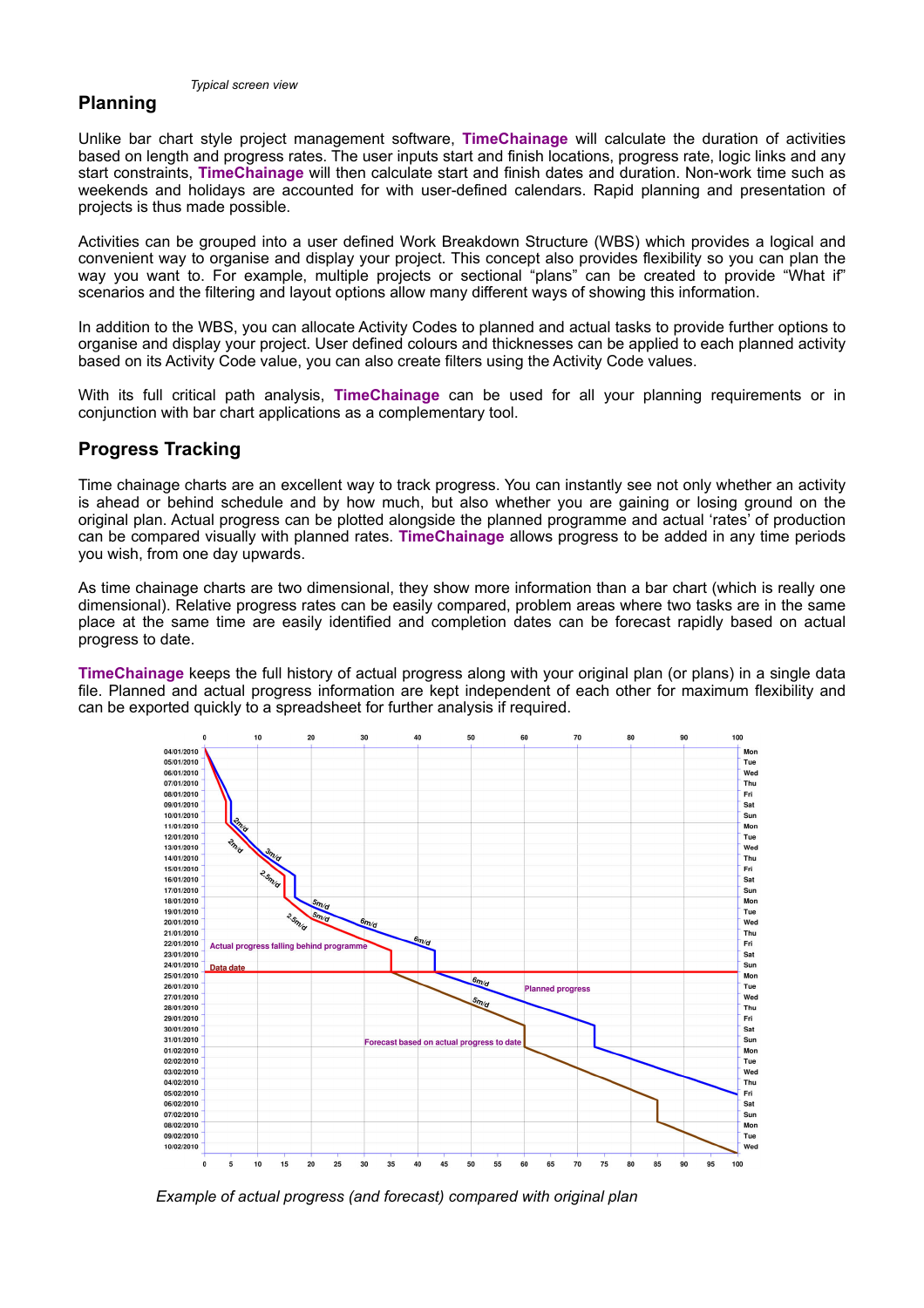### **Presentation**

For projects of a linear/repetitive nature, the time chainage chart provides a clearer more easily understood picture of the plan than a bar chart because it has a more graphical structure. The two dimensional format (time and distance), allows progress rates to be shown (seen by the slope of the activity lines) and these can be compared with different tasks or between planned and actual. In addition, you can see where, as well as when, activities take place; this allows potential clashes to be easily identified at an early stage.



Very complex projects can be displayed on a single chart and still provide a clear picture of what is going on. Charts can be zoomed in or out to show specific areas of interest and filtered to show only specific work elements. A great advantage of **TimeChainage** is that it shows true progress rates on the chart by taking full account of weekends, holidays and any other non-work periods.

Activities are shown as lines, bars or hatched boxes and in any colour supported by your computer. Annotation can be added to the chart, and several options for adding text are available. Holiday periods can be shown. A time now line with user defined text can be shown. Date and Chainage Milestones can be added to highlight specific events or locations. Various header options are available, including Title box, Issue/Revision box, Legend box and you can even include your company logo. To enhance the looks of a chart, a background image or colour can be selected, the chart size and shape can be modified and the axes and grids have comprehensive formatting options.

A schematic of the project can be shown above the chart. A tool for creating schematics is included in **TimeChainage**; alternatively an existing image (say a photograph or CAD drawing) can be imported and accurately positioned relative to the chart.

Multiple chart layouts can be saved. This gives you the ability to quickly change between say a print layout and a screen view layout, or between an overall view and a zoomed view, or between several different filtered views.

A time chainage chart can be a very convincing tool to help explain a plan, or progress to the Project Manager or Client. And when changes are required, as they will be, these can be easily and quickly incorporated and shown against the original plan to highlight where the differences are and what the impact is.